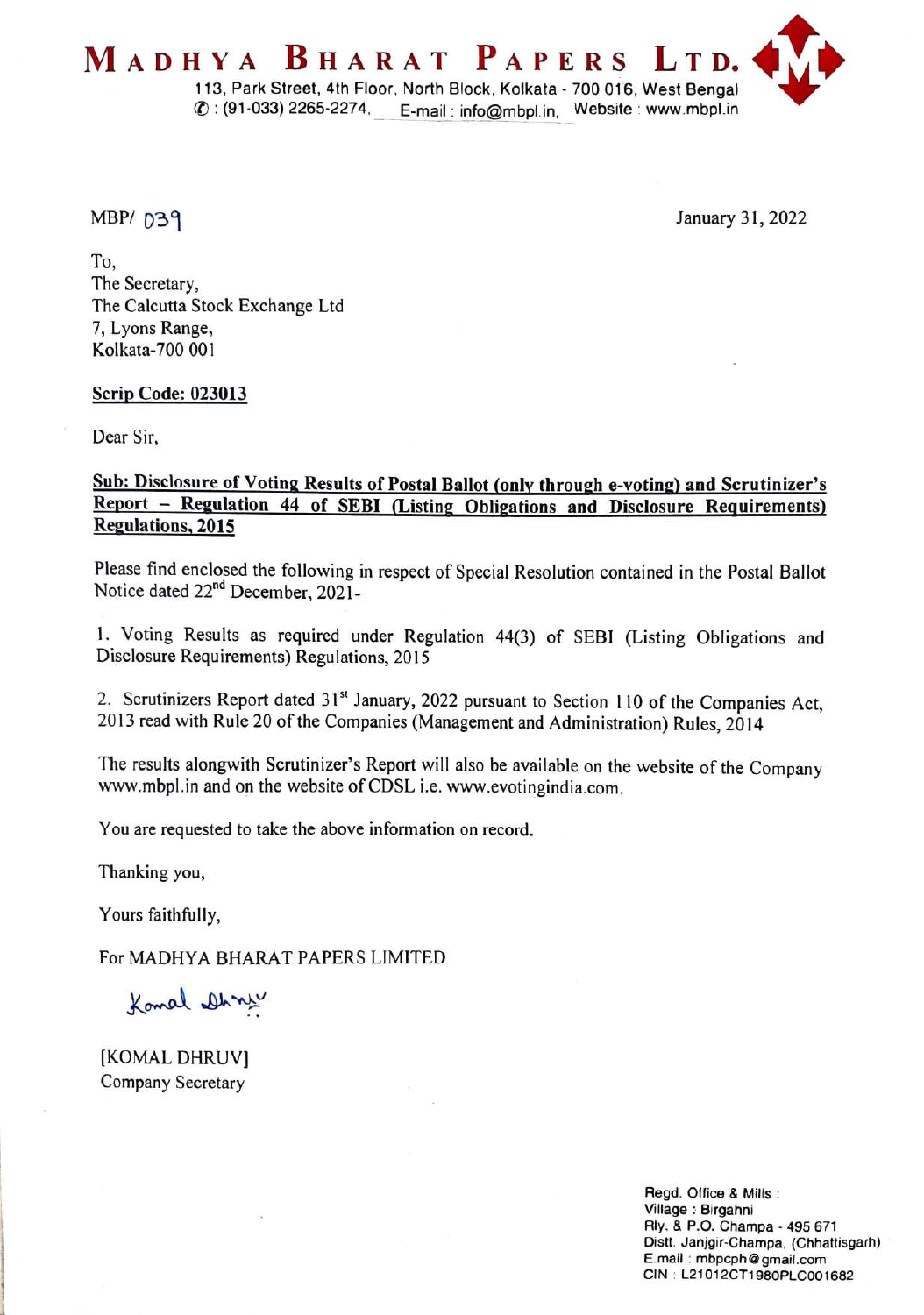#### MADHYA BHARAT PAPERS LTD - POSTAL BALLOT RESULTS

(Refer Postal Ballot Notice of the Company dated December 22; 2021)

| <b>Record Date</b>                                                       |                                      |                                        | 24th December, 2021       |                                                                               |                                                                                        |                            |                                                                                        |                                                 |
|--------------------------------------------------------------------------|--------------------------------------|----------------------------------------|---------------------------|-------------------------------------------------------------------------------|----------------------------------------------------------------------------------------|----------------------------|----------------------------------------------------------------------------------------|-------------------------------------------------|
| Total number of shareholders on record date                              |                                      |                                        | 266                       |                                                                               |                                                                                        |                            |                                                                                        |                                                 |
| Resolution required: (Ordinary/ Special)                                 |                                      |                                        | <b>Special Resolution</b> |                                                                               |                                                                                        |                            |                                                                                        |                                                 |
| Whether promoter/promoter group are interested in the agenda/resolution? |                                      |                                        | <b>No</b>                 |                                                                               |                                                                                        |                            |                                                                                        |                                                 |
| Description of resolution considered                                     |                                      |                                        |                           | disposal of Plant and Machinery                                               | Approval under Section 180(1)(a) of the Companies Act, 2013 for sale/lease/transfer or |                            |                                                                                        |                                                 |
| <b>Category</b>                                                          | <b>Mode of Voting</b>                | No. of shares held No. of votes<br>(1) | polled (2)                | % of votes<br>polled on<br>outstanding<br>shares<br>$(3)=[(2)/(1)]$ *1<br>100 | No.of votes in<br>favour (4)                                                           | No of votes<br>against (5) | % of votes in<br>favour on<br>votes polled<br> (6)=[(4)/(2)]*1  (7)=[(5)/(2)]*1<br>100 | % of votes<br>against on<br>votes polled<br>100 |
| <b>Promoter &amp; Promoter Group</b>                                     | E-voting                             | 1948393                                | 1948393                   | 100.00000                                                                     | 1948393                                                                                | O                          | 100.00000                                                                              | 0.00000                                         |
|                                                                          | Poll                                 |                                        |                           | 0.00000                                                                       |                                                                                        |                            | 0.00000                                                                                | 0.00000                                         |
|                                                                          | <b>Postal Ballot (if applicable)</b> |                                        |                           | 0.00000                                                                       |                                                                                        |                            | 0.00000                                                                                | 0.00000                                         |
|                                                                          | Total                                |                                        | 1948393                   | 100.00000                                                                     | 1948393                                                                                | ŋ                          | 100.00000                                                                              | 0.00000                                         |
| Public - Institutional holders                                           | E-voting                             | 692919                                 |                           | 0.00000                                                                       |                                                                                        | 0                          | 0.00000                                                                                | 0.00000                                         |
|                                                                          | Poll                                 |                                        |                           | 0.00000                                                                       |                                                                                        |                            | 0.00000                                                                                | 0.00000                                         |
|                                                                          | Postal Ballot (if applicable)        |                                        |                           | 0.00000                                                                       | O                                                                                      |                            | 0.00000                                                                                | 0.00000                                         |
|                                                                          | <b>Total</b>                         |                                        |                           | 0.00000                                                                       |                                                                                        |                            | 0.00000                                                                                | 0.00000                                         |
| Public - Non Institution                                                 | E-voting                             | 768688                                 | 564187                    | 73.39610                                                                      | 564187                                                                                 |                            | 100.00000                                                                              | 0.00000                                         |
|                                                                          | Poll                                 |                                        |                           | 0.00000                                                                       |                                                                                        |                            | 0.00000                                                                                | 0.00000                                         |
|                                                                          | <b>Postal Ballot (if applicable)</b> |                                        |                           | 0.00000                                                                       |                                                                                        |                            | 0.00000                                                                                | 0.00000                                         |
|                                                                          | Total                                |                                        | 564187                    | 73.39610                                                                      | 564187                                                                                 | 0                          | 100.00000                                                                              | 0.00000                                         |
| Tatal                                                                    |                                      | 3410000                                | 2512580                   | 73.68270                                                                      | 2512580                                                                                | 0                          | 100.00000                                                                              | 0.00000                                         |

Total

| <b>Details of Invalid Votes</b>      |              |                   |
|--------------------------------------|--------------|-------------------|
| Category                             | No. of votes |                   |
| <b>Promoter &amp; Promoter Group</b> |              |                   |
| Public - Institutional holders       | 22190        | For MADHYA BHARAT |
| Public - Non Institution             | 6500         |                   |
|                                      | 28690        |                   |

For MADHYA BHARAT PAPERS LIMITED

Company Secretary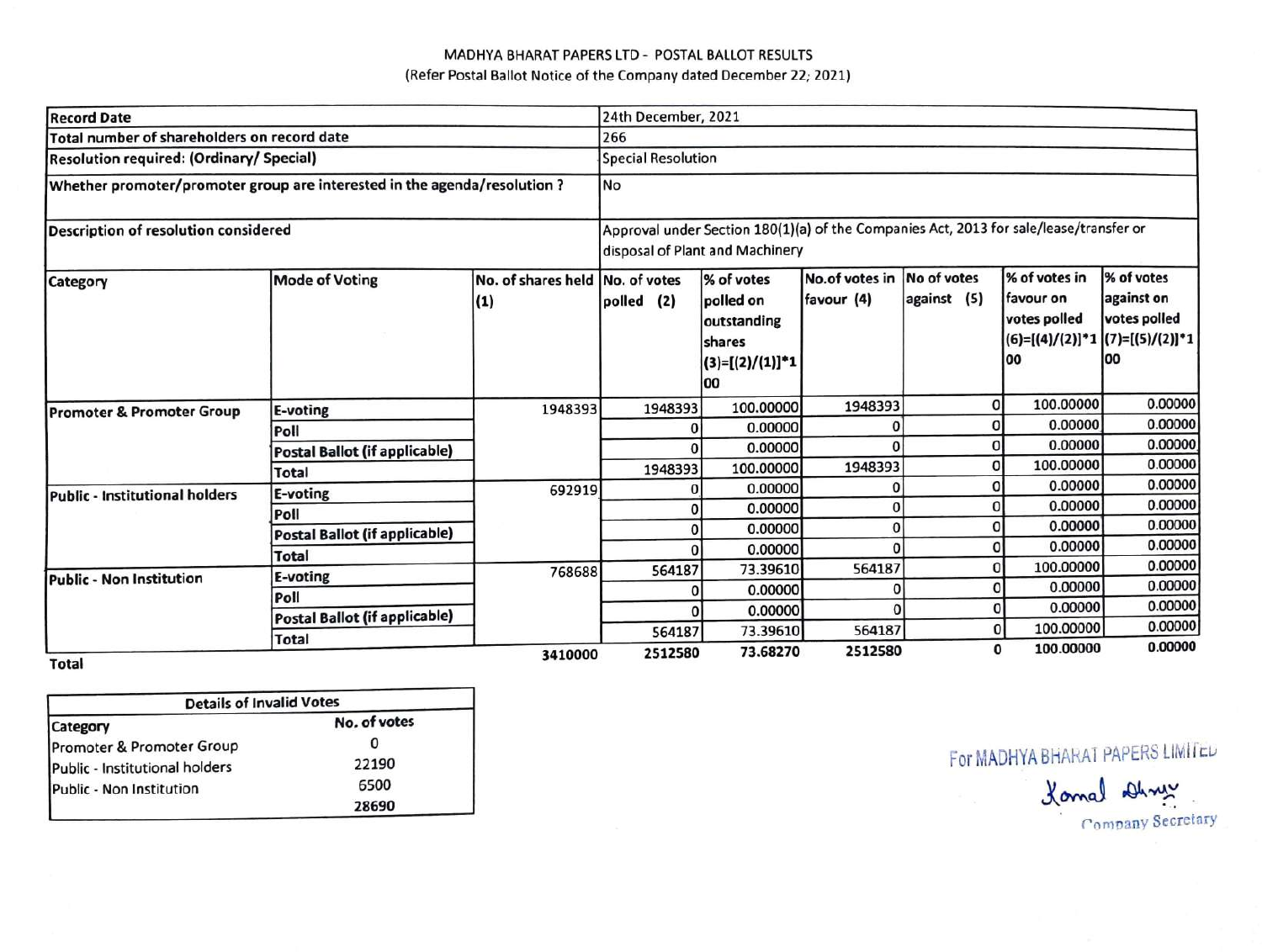FCS, ACMA (ICAI), MBA, M.Com., ACSI (Lond) DIM, DHRD, PGHDSM, DIRPM **Practising Company Secretary** 



A. K. LABH & C **Company Secretaries** 

40, Weston Street, 3rd Floor, Kolkata - 700 013 7 (033) 2221-9381, Fax: (033) 2221-9381 Mobile: 98300-55689 e-mail: aklabh@aklabh.com / aklabhcs@gmail.com Website: www.aklabh.com

## **SCRUTINIZER'S REPORT**

T<sub>0</sub>

**The Board of Directors Madhya Bharat Papers Limited** Village Birgahni **Rly & Post Champa - 495671** Dist. Janjgir-Champa Chhattisgarh

Dear Sir,

- (1) We have been appointed as Scrutinizer by the Company in connection with Postal Ballot conducted in terms of MCA Circular No. 14/2020 dated 8th April, 2020, MCA Circular No. 17/2020 dated 13th April, 2020, MCA Circular No. 22/2020 dated 15th June, 2020, MCA Circular No. 33/2020 dated 28th September, 2020, MCA Circular No. 39/2020 dated 31st December, 2020, MCA Circular No. 10/2021 dated 23rd June, 2021 and MCA Circular No. 20/2021 dated 8<sup>th</sup> December, 2021 (collectively referred as "MCA Circulars") for the purpose of scrutinizing the electronic voting process through remote e-voting ("e-voting") in a fair and transparent manner in terms of the resolution of the Board of Directors of the Company dated  $22<sup>nd</sup>$  December, 2021.
- (2) The management of the Company is responsible to ensure the compliance with the requirements of the Companies Act, 2013, MCA Circulars and Rules relating to e-voting on the resolution contained in the Notice of Postal Ballot dated the 22<sup>nd</sup> December, 2021. Our responsibility as a scrutinizer for the voting process through e-voting is restricted to make a Scrutinizer's Report of the votes cast "in favour" or "against" the resolution, based on the reports generated from the evoting system of Central Depository Services (India) Limited ("CDSL"), the agency engaged by the Company to provide e-voting facility.
- (3) We submit our report as under :
	- (a) The Company has completed dispatch of the Notice of Postal Ballot through electronic mode on 31st December, 2021 to its Members, whose name(s) appeared on the Register of Members / list of beneficiaries as on the close of business hours on 24<sup>th</sup> day of December, 2021.
	- (b) Members were provided the opportunity to cast their vote(s) through electronic voting system in terms of the platform as provided by CDSL e-voting system (www.evotingindia.com).
	- (c) The e-voting period remained open from 10:00 A.M. IST on Saturday, the 1<sup>st</sup> day of January, 2022 up to 5:00 P.M. IST on Sunday, the 30<sup>th</sup> day of January, 2022.





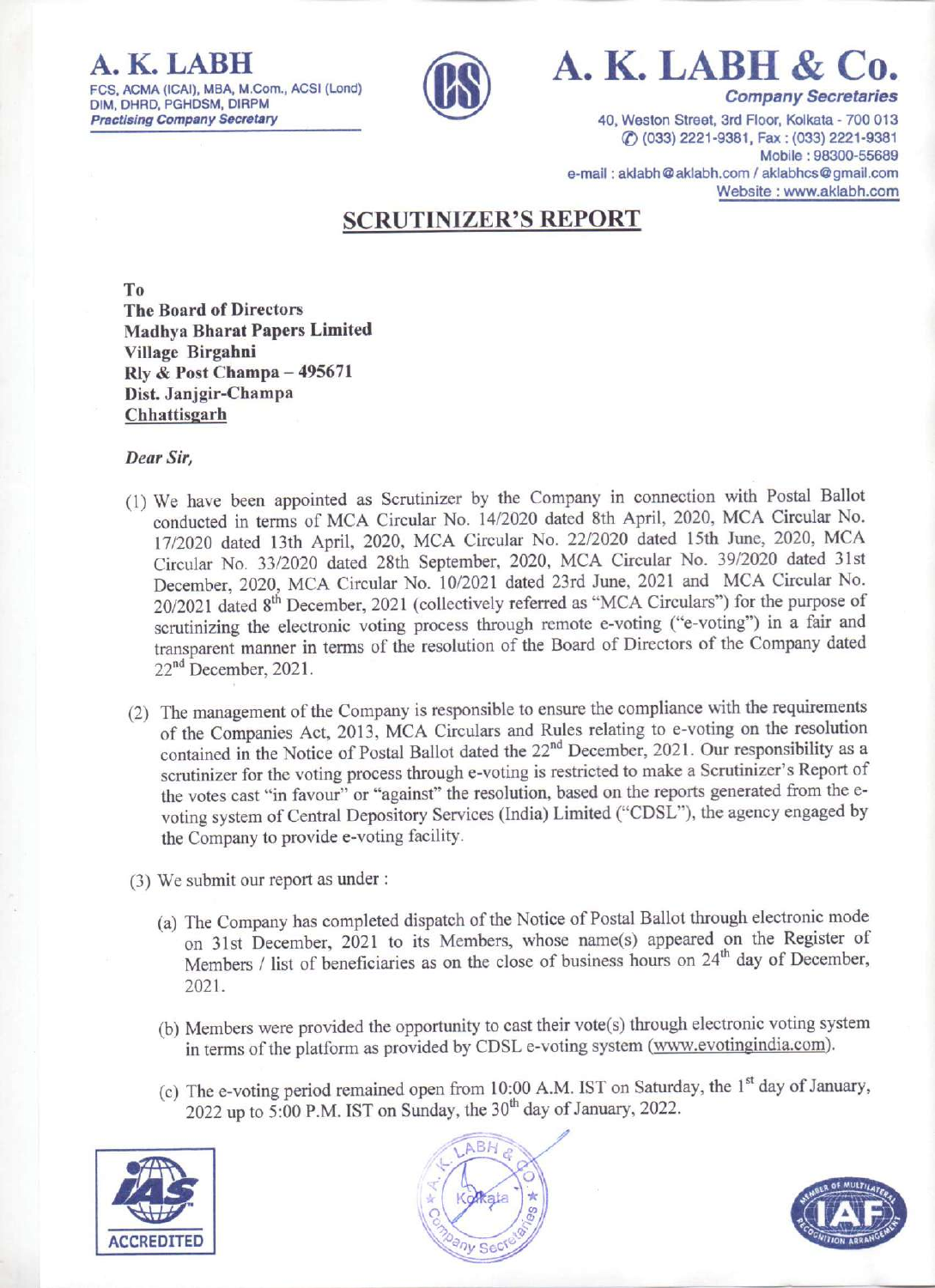

A. K. LABH & C

**Company Secretaries** 

40, Weston Street, 3rd Floor, Kolkata - 700 013 (033) 2221-9381, Fax: (033) 2221-9381 Mobile: 98300-55689 e-mail: aklabh@aklabh.com / aklabhcs@gmail.com Website: www.aklabh.com

- (d) The shareholders holding shares as on the "cut off" date, i.e.  $24<sup>th</sup>$  day of December, 2021 were entitled to vote on the proposed resolution as mentioned in the Notice of Postal Ballot dated 22<sup>nd</sup> day of December, 2021.
- (e) The result of the e-voting was downloaded after 5:00 p.m. on Sunday, the 30<sup>th</sup> day of January, 2022 from CDSL website providing the platform for e-voting system (www.evotingindia.com) and were unblocked in the presence of two witnesses, namely, Mr. Narayan Chandra Saha, residing at 108, Sarat Chatterjee Road, Howrah - 711102 and Mrs. Anushree Dasgupta, residing at 28/N, Dwijen Mukherjee Road, Behala, Kolkata - 700060, and has been included in our report.
- (f) The summary of the votes casted through e-voting (EVSN:  $211228003$ ) is as follows :-

## **SPECIAL BUSINESS:**

#### **Resolution 1: Special Resolution** a)

Approval under Section 180(1)(a) of the Companies Act, 2013 for sale/lease/transfer or disposal of Plant and Machinery

(i) Voted in favour of the Resolution:

| Mode of voting  | Number of<br>Members voted | <b>Number of votes</b><br>cast by them | % of total<br>number of valid<br>votes cast |
|-----------------|----------------------------|----------------------------------------|---------------------------------------------|
| Remote E-voting | 19                         | 2512580                                | 100.00%                                     |

(ii) Voted against the Resolution:

| Mode of voting         | Number of<br><b>Members voted</b> | <b>Number of votes</b><br>cast by them | % of total<br>number of valid<br>votes cast |
|------------------------|-----------------------------------|----------------------------------------|---------------------------------------------|
| <b>Remote E-voting</b> | 0                                 |                                        | 0.00%                                       |

### (iii) Invalid Votes:

| <b>Total number of</b><br>members whose votes<br>were declared invalid | <b>Total number of</b><br>votes cast by them |
|------------------------------------------------------------------------|----------------------------------------------|
|                                                                        | 28690                                        |



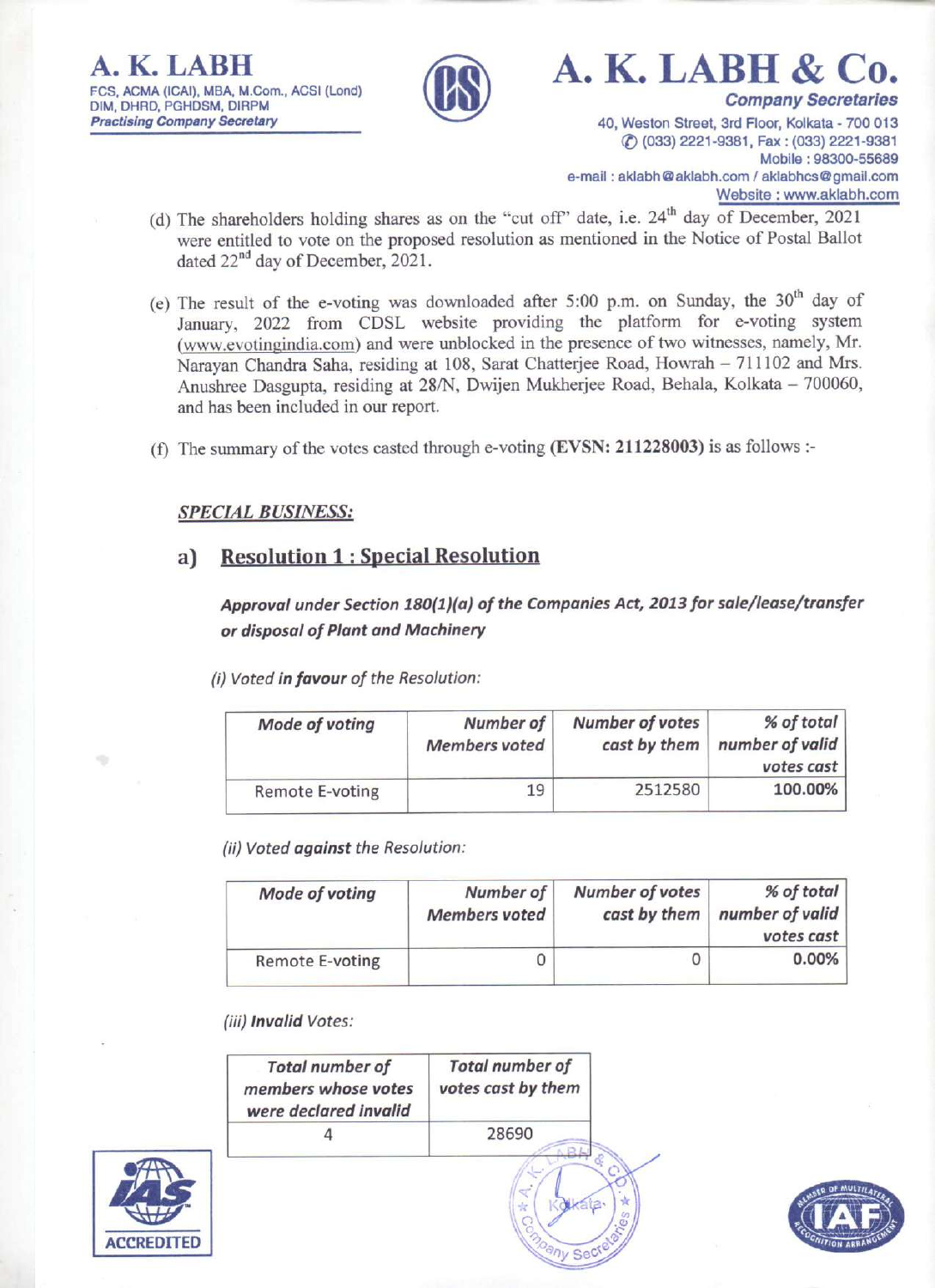A. K. LABH FCS, ACMA (ICAI), MBA, M.Com., ACSI (Lond) DIM, DHRD, PGHDSM, DIRPM **Practising Company Secretary** 



**Company Secretaries** 40, Weston Street, 3rd Floor, Kolkata - 700 013 7 (033) 2221-9381, Fax: (033) 2221-9381 Mobile: 98300-55689 e-mail: aklabh@aklabh.com / aklabhcs@gmail.com Website: www.aklabh.com

A. K. LABH & Co.

- 4. The proposed resolution has therefore been passed with requisite majority by the Shareholders of the Company.
- 5. You may accordingly declare the result of Postal Ballot through e-voting.

**KBH** 

Kolkata

**any Ser** 

6. The electronic data and e-voting registers shall remain in our safe custody until the Chairman considers, approves and signs the minutes of Postal Ballot through e-voting.

Thanking You,

Yours truly For A. K. LABH & Co. **Company Secretaries** 

will

(CS A. K. LABH) **Practising Company Secretary** FCS: 4848 / CP No.: 3238 UIN : S1999WB026800 PRCN: 1038/2020 UDIN: F004848C002350411

Place: Kolkata Dated: 31.01.2022